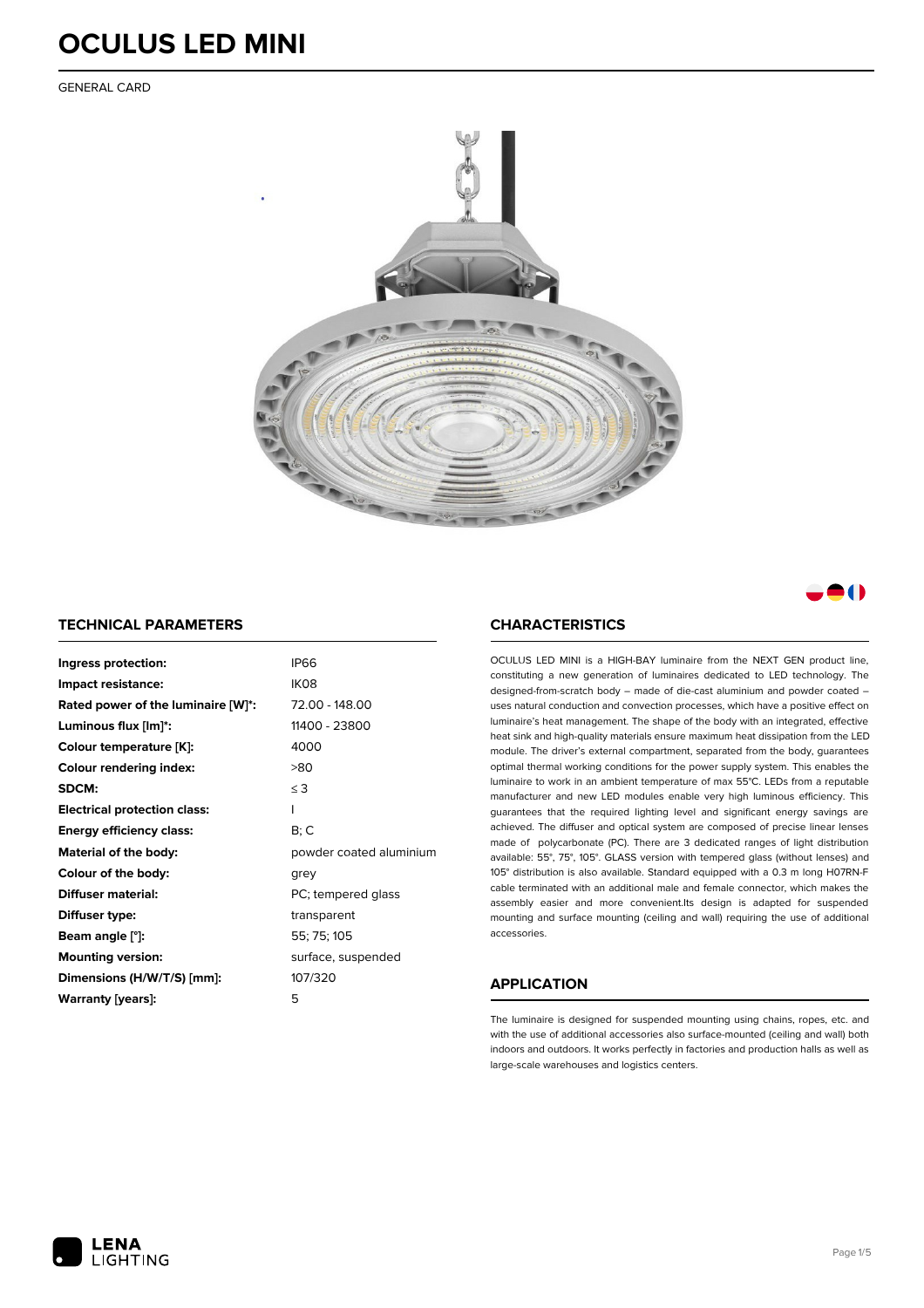GENERAL CARD

# **AVAILABLE VERSIONS**

 $\sum_{n=1}^{\infty}$  Click index >>, to see details

### OCULUS LED MINI 72W

| Rated power of the luminaire [W]* | Colour temperature [K] | Luminous flux [lm]* | Beam angle [°] | Diffuser material | <b>DIMM DALI</b> | Energy efficiency class | Index        |
|-----------------------------------|------------------------|---------------------|----------------|-------------------|------------------|-------------------------|--------------|
| 72                                | 4000                   | 11400               | 105            | tempered glass    |                  | B                       | $\gg$ 967757 |
| 72                                | 4000                   | 11400               | 105            | tempered glass    | yes              | B                       | >967405      |
| 72                                | 4000                   | 11700               | 55             | PC                |                  | B                       | >967726      |
| 72                                | 4000                   | 11700               | 55             | PC                | yes              | B                       | >967375      |
| 72                                | 4000                   | 11700               | 75             | PC                |                  | B                       | $\gg$ 967733 |
| 72                                | 4000                   | 11700               | 75             | PC                | yes              | B                       | >967382      |
| 72                                | 4000                   | 12100               | 105            | PC                |                  | B                       | >967740      |
| 72                                | 4000                   | 12100               | 105            | <b>PC</b>         | yes              | B                       | >967399      |

## OCULUS LED MINI 73W

| Rated power of the luminaire [W]* | Colour temperature [K] | Luminous flux [lm]* | Beam angle [°] | Diffuser material | <b>DIMM DALI</b> | Energy efficiency class | Index        |
|-----------------------------------|------------------------|---------------------|----------------|-------------------|------------------|-------------------------|--------------|
| 73                                | 4000                   | 11400               | 55             | PC                |                  | C                       | >967634      |
| 73                                | 4000                   | 11400               | 55             | PC                | yes              | C                       | $\gg$ 967481 |
| 73                                | 4000                   | 11400               | 75             | PC                |                  | C                       | $\gg$ 967641 |
| 73                                | 4000                   | 11400               | 75             | PC                | yes              | C                       | >967498      |
| 73                                | 4000                   | 11700               | 105            | PC                |                  | B                       | >967658      |
| 73                                | 4000                   | 11700               | 105            | <b>PC</b>         | yes              | B                       | >967504      |

### OCULUS LED MINI 103W

| Rated power of the luminaire [W]* | Colour temperature [K] | Luminous flux [lm]* | Beam angle [°] | Diffuser material | <b>DIMM DALI</b> | Energy efficiency class | Index        |
|-----------------------------------|------------------------|---------------------|----------------|-------------------|------------------|-------------------------|--------------|
| 103                               | 4000                   | 15400               | 55             | PC                |                  | С                       | >967665      |
| 103                               | 4000                   | 15400               | 55             | <b>PC</b>         | yes              | $\mathsf{C}$            | >967511      |
| 103                               | 4000                   | 15400               | 75             | PC                |                  | C                       | $\gg$ 967672 |
| 103                               | 4000                   | 15400               | 75             | <b>PC</b>         | yes              | C                       | >967528      |
| 103                               | 4000                   | 15900               | 105            | PC                |                  | C                       | >967689      |
| 103                               | 4000                   | 15900               | 105            | <b>PC</b>         | yes              | C                       | >967535      |

### OCULUS LED MINI 106W

| Rated power of the luminaire [W]* | Colour temperature [K] | Luminous flux [lm]* | Beam angle [°] | Diffuser material | <b>DIMM DALI</b> | Energy efficiency class | Index         |
|-----------------------------------|------------------------|---------------------|----------------|-------------------|------------------|-------------------------|---------------|
| 106                               | 4000                   | 16300               | 105            | tempered glass    |                  | С                       | $\geq$ 967825 |
| 106                               | 4000                   | 16300               | 105            | tempered glass    | yes              | $\mathsf{C}$            | $\geq$ 967603 |
| 106                               | 4000                   | 16600               | 55             | PC                |                  | C                       | $\geq$ 967795 |
| 106                               | 4000                   | 16600               | 55             | PC                | yes              | $\mathsf{C}$            | $\geq$ 967597 |
| 106                               | 4000                   | 16600               | 75             | PC                |                  | C                       | >967801       |
| 106                               | 4000                   | 16600               | 75             | PC                | yes              | C                       | $\gg$ 967580  |

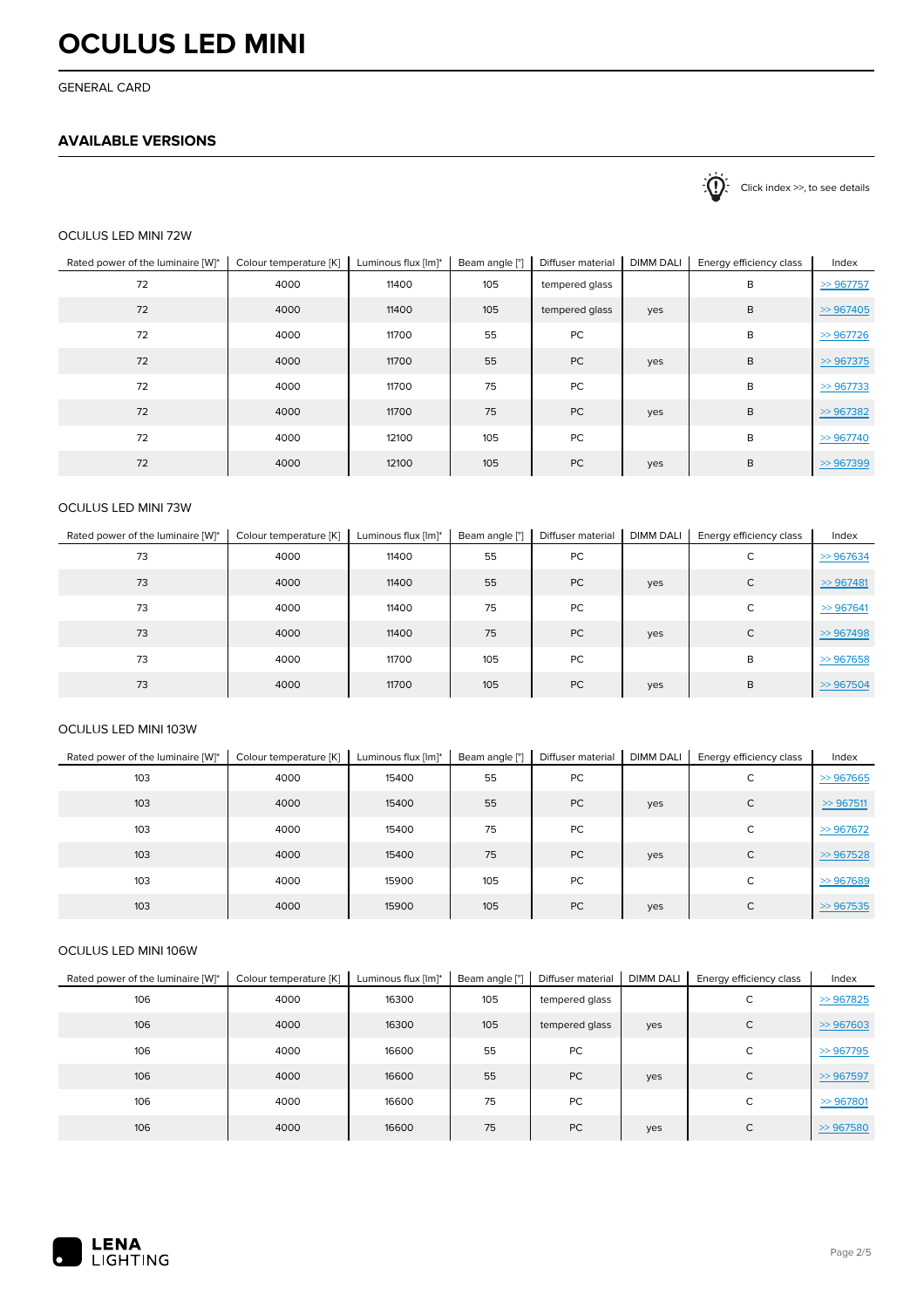#### GENERAL CARD

| Rated power of the luminaire [W]* | Colour temperature [K] | Luminous flux [lm]* | Beam angle [°] | Diffuser material | <b>DIMM DALI</b> | Energy efficiency class | Index |
|-----------------------------------|------------------------|---------------------|----------------|-------------------|------------------|-------------------------|-------|
| 106                               | 4000                   | 17200               | 105            | ั                 |                  |                         |       |
| 106                               | 4000                   | 17200               | 105            | DC<br>PC.         | ves              |                         |       |

### OCULUS LED MINI 128W

| Rated power of the luminaire [W]* | Colour temperature [K] | Luminous flux [lm]* | Beam angle [°] | Diffuser material | <b>DIMM DALI</b> | Energy efficiency class | Index        |
|-----------------------------------|------------------------|---------------------|----------------|-------------------|------------------|-------------------------|--------------|
| 128                               | 4000                   | 19400               | 105            | tempered glass    |                  | C                       | >967894      |
| 128                               | 4000                   | 19400               | 105            | tempered glass    | yes              | $\mathsf{C}$            | $\gg$ 967443 |
| 128                               | 4000                   | 20700               | 55             | PC                |                  | B                       | $\gg$ 967863 |
| 128                               | 4000                   | 20700               | 55             | PC                | yes              | B                       | >967412      |
| 128                               | 4000                   | 20700               | 75             | <b>PC</b>         |                  | B                       | $\gg$ 967870 |
| 128                               | 4000                   | 20700               | 75             | PC                | yes              | B                       | $\gg$ 967429 |
| 128                               | 4000                   | 21400               | 105            | PC                |                  | B                       | $\gg$ 967887 |
| 128                               | 4000                   | 21400               | 105            | <b>PC</b>         | yes              | B                       | $\gg$ 967436 |

### OCULUS LED MINI 143W

| Rated power of the luminaire [W]* | Colour temperature [K] | Luminous flux [lm]* | Beam angle [°] | Diffuser material | <b>DIMM DALI</b> | Energy efficiency class | Index        |
|-----------------------------------|------------------------|---------------------|----------------|-------------------|------------------|-------------------------|--------------|
| 143                               | 4000                   | 20500               | 55             | PC                |                  | С                       | >967696      |
| 143                               | 4000                   | 20500               | 55             | PC                | yes              | C                       | >967542      |
| 143                               | 4000                   | 20500               | 75             | PC                |                  | C                       | >967702      |
| 143                               | 4000                   | 20500               | 75             | PC                | yes              | C                       | >967559      |
| 143                               | 4000                   | 21200               | 105            | PC                |                  | C                       | $\gg$ 967719 |
| 143                               | 4000                   | 21200               | 105            | PC                | yes              | C                       | $\gg$ 967566 |

### OCULUS LED MINI 148W

| Rated power of the luminaire [W]* | Colour temperature [K] | Luminous flux [lm]* | Beam angle [°] | Diffuser material | <b>DIMM DALI</b> | Energy efficiency class | Index        |
|-----------------------------------|------------------------|---------------------|----------------|-------------------|------------------|-------------------------|--------------|
| 148                               | 4000                   | 22600               | 105            | tempered glass    |                  | C                       | $\gg$ 967962 |
| 148                               | 4000                   | 23000               | 55             | PC                |                  | $\mathsf{C}$            | >967931      |
| 148                               | 4000                   | 23000               | 55             | PC                | yes              | C                       | $\gg$ 967450 |
| 148                               | 4000                   | 23000               | 75             | PC                |                  | C                       | $\gg$ 967948 |
| 148                               | 4000                   | 23000               | 75             | PC                | yes              | C                       | $\gg$ 967467 |
| 148                               | 4000                   | 23800               | 105            | PC                |                  | B                       | $\gg$ 967955 |
| 148                               | 4000                   | 23800               | 105            | PC                | yes              | B                       | $\gg$ 967474 |

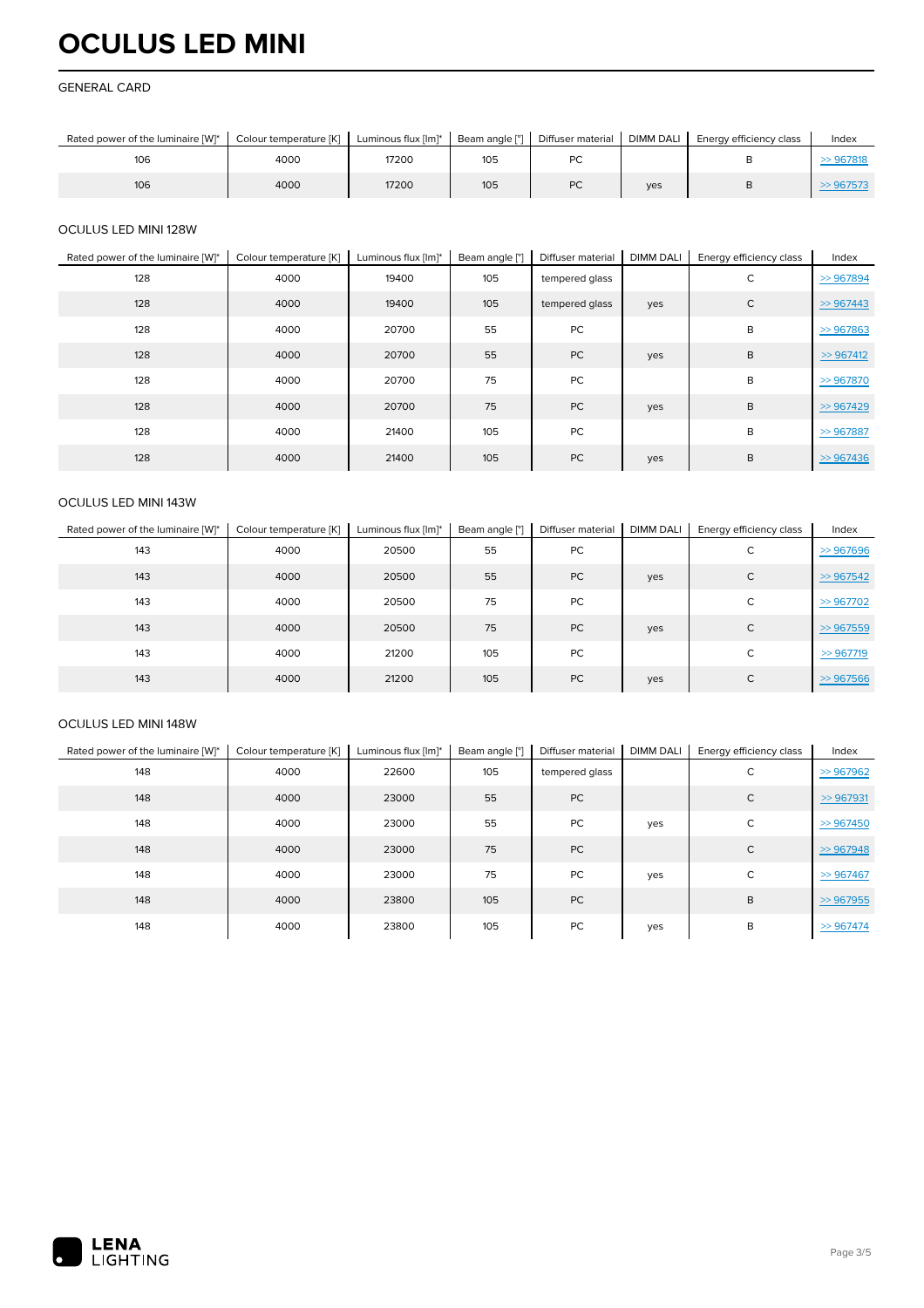GENERAL CARD

# **LUMINOUS INTENSITY DISTRIB. CURVE**







105D 55D 75D 75D